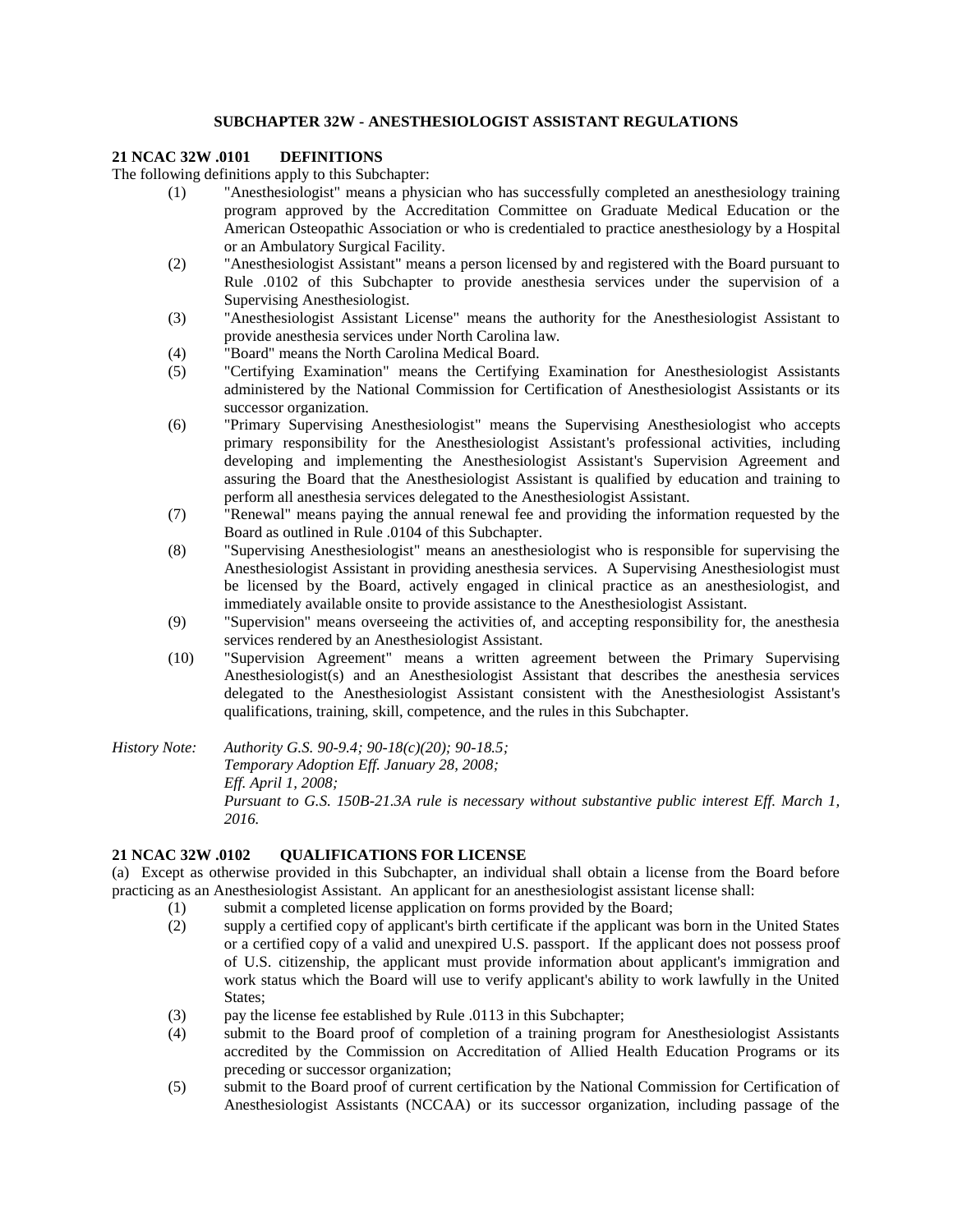Certifying Examination for Anesthesiologist Assistants administered by the NCCAA within 12 months after completing training;

- (6) certify that he or she is mentally and physically able to safely practice as an Anesthesiologist Assistant;
- (7) have no license, certificate, or registration as an Anesthesiologist Assistant currently under discipline, revocation, suspension, or probation;
- (8) have good moral character; and
- (9) submit to the Board any other information the Board deems necessary to determine if the applicant meets the requirements of the rules in this Subchapter.

(b) The Board may deny any application for licensure for any enumerated reason contained in G.S. 90-14 or for any violation of the Rules of this Subchapter.

(c) An applicant may be required to appear, in person, for an interview with the Board, or its representatives upon completion of all credentials.

*History Note: Authority G.S. 90-9.4; 90-18(c)(20); 90-18.5; Temporary Adoption Eff. January 28, 2008; Eff. April 1, 2008; Amended Eff. March 1, 2011; Pursuant to G.S. 150B-21.3A rule is necessary without substantive public interest Eff. March 1, 2016.*

## **21 NCAC 32W .0103 INACTIVE LICENSE STATUS**

(a) By notifying the Board in writing, any Anesthesiologist Assistant may elect to place his or her license on inactive status. An Anesthesiologist Assistant with an inactive license shall not practice as an Anesthesiologist Assistant. Any Anesthesiologist Assistant who engages in practice while his or her license is on inactive status shall be considered to be practicing without a license.

(b) An Anesthesiologist Assistant who has been inactive for less than six months may request reactivation of his or her license. He or she shall pay the current annual fee as defined in Rule .0113 of this Subchapter, provide documentation to the Board verifying current certification by the National Commission for Certification of Anesthesiologist Assistants and shall complete the Board's registration form.

(c) An Anesthesiologist Assistant who has been inactive for more than six months shall submit an application for a license and pay the application fee as defined in Rule .0113 of this Subchapter. The Board may deny any such application for any enumerated reason contained in G.S. 90-14 or for any violation of the Rules of this Subchapter.

*History Note: Authority G.S. 90-18(c)(20); 90-18.5; Temporary Adoption Eff. January 28, 2008; Eff. April 1, 2008; Pursuant to G.S. 150B-21.3A rule is necessary without substantive public interest Eff. March 1, 2016.*

#### **21 NCAC 32W .0104 ANNUAL RENEWAL**

(a) Each person who holds a license as an Anesthesiologist Assistant in this state shall renew his or her Anesthesiologist Assistant License each year no later than 30 days after his or her birthday by:

- (1) completing the Board's registration form;
- (2) verifying that he or she is currently certified by the National Commission for Certification of Anesthesiologist Assistants (NCCAA), or its successor organization; and
- (3) submitting the annual renewal fee under Rule .0113 of this Subchapter.

(b) The license of any Anesthesiologist Assistant who does not renew for a period of 30 days after certified notice of the failure to the licensee's last known address of record shall automatically become inactive.

*History Note: Authority G.S. 90-9.4; 90-13.1(f); 90-18(c)(20); 90-18.5; Temporary Adoption January 28, 2008; Eff. April 1, 2008; Pursuant to G.S. 150B-21.3A rule is necessary without substantive public interest Eff. March 1, 2016.*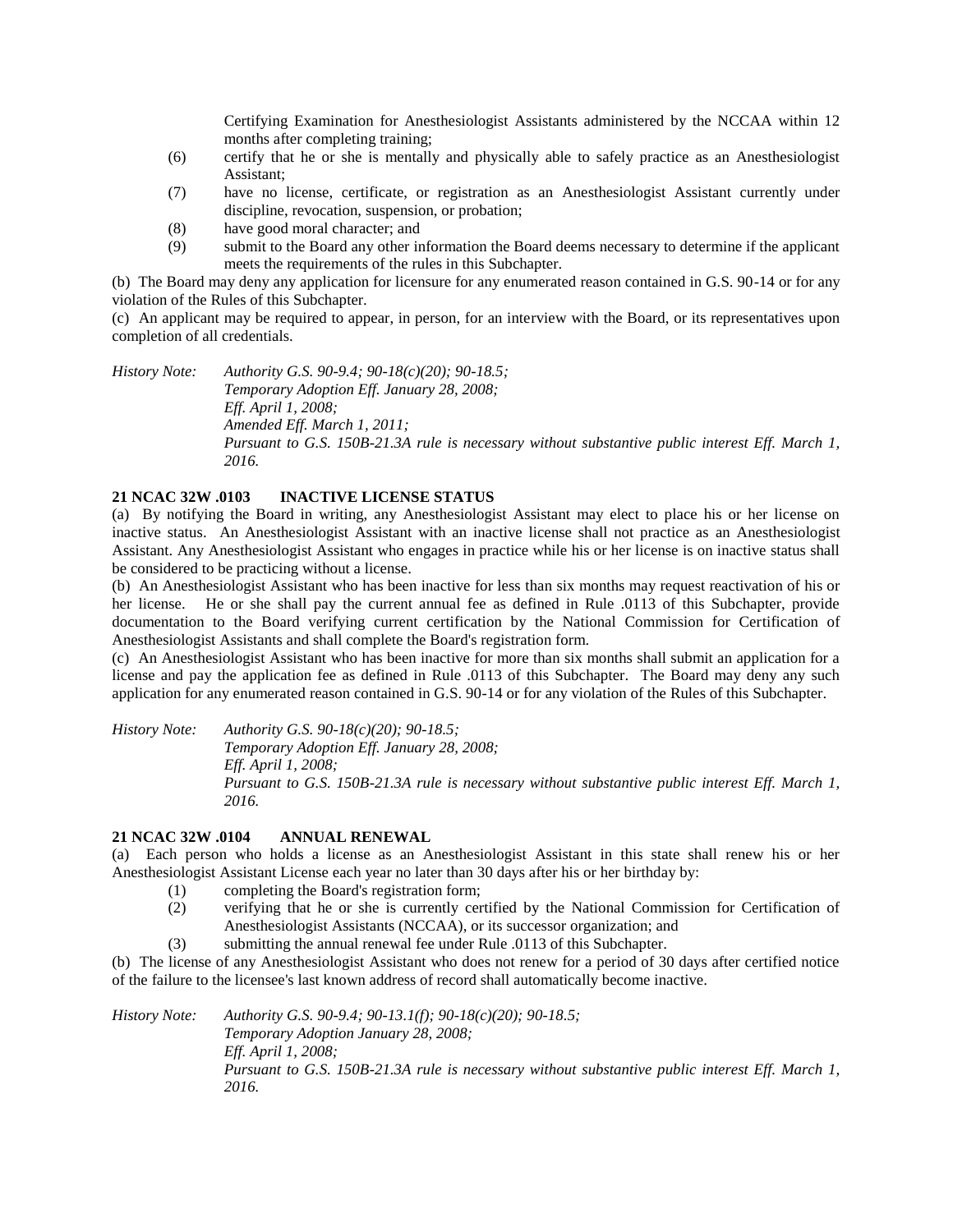#### **21 NCAC 32W .0105 CONTINUING MEDICAL EDUCATION**

(a) In order to maintain Anesthesiologist Assistant licensure, each Anesthesiologist Assistant shall complete at least 40 hours of continuing medical education (CME) as required by the National Commission for Certification of Anesthesiologist Assistants (NCCAA), or its successor organization, for every two year period. CME documentation must be available for inspection by the Board or an agent of the Board upon request.

(b) Each licensed Anesthesiologist Assistant shall comply with all recertification requirements of the NCCAA, or its successor organization, including registration of CME credit and successful completion of the Examination for Continued Demonstration of Qualifications of Anesthesiologist Assistants administered by the NCCAA.

*History Note: Authority G.S. 90-18(c)(20); 90-18.5; Temporary Adoption Eff. January 28, 2008; Eff. April 1, 2008; Pursuant to G.S. 150B-21.3A rule is necessary without substantive public interest Eff. March 1, 2016.*

#### **21 NCAC 32W .0106 STUDENT ANESTHESIOLOGIST ASSISTANTS**

Student Anesthesiologist Assistants may provide anesthesia services under the supervision of a Supervising Anesthesiologist, provided a qualified anesthesia provider is present at all times while the patient is under anesthesia care.

*History Note: Authority G.S. 90-18.5; Temporary Adoption Eff. January 28, 2008; Eff. April 1, 2008; Pursuant to G.S. 150B-21.3A rule is necessary without substantive public interest Eff. March 1, 2016.*

#### **21 NCAC 32W .0107 EXEMPTION FROM LICENSE**

Nothing in this Subchapter shall be construed to require licensure for:

- (1) a Student Anesthesiologist Assistant enrolled in an Anesthesiologist Assistant training program accredited by the Commission on Accreditation of Allied Health Education Programs or its successor organization; or
- (2) agents or employees of physicians who perform delegated tasks in the office of a physician consistent with G.S.  $90-18(c)(13)$  and who are not rendering services as Anesthesiologist Assistants or identifying themselves as Anesthesiologist Assistants.

*History Note: Authority G.S. 90-18.5;*

*Temporary Adoption Eff. January 28, 2008; Eff. April 1, 2008; Pursuant to G.S. 150B-21.3A rule is necessary without substantive public interest Eff. March 1, 2016.*

### **21 NCAC 32W .0108 SCOPE OF PRACTICE**

(a) Anesthesiologist Assistants may provide anesthesia services only under the supervision of a Supervising Anesthesiologist and consistent with the Anesthesiologist Assistant's Supervision Agreement as defined by Rule .0101(10) of this Subchapter and the rules of this Subchapter. No Anesthesiologist Assistant shall practice where a Supervising Anesthesiologist is not immediately available onsite to provide assistance to the Anesthesiologist Assistant.

(b) Anesthesiologist Assistants may perform those duties and responsibilities that are delegated by their Supervising Anesthesiologist(s). The duties and responsibilities delegated to an Anesthesiologist Assistant shall be consistent with the Anesthesiologist Assistant's Supervision Agreement and the rules of this Subchapter.

*History Note: Authority G.S. 90-18(c)(20); 90-18.5; Temporary Adoption Eff. January 28, 2008; Eff. April 1, 2008; Pursuant to G.S. 150B-21.3A rule is necessary without substantive public interest Eff. March 1, 2016.*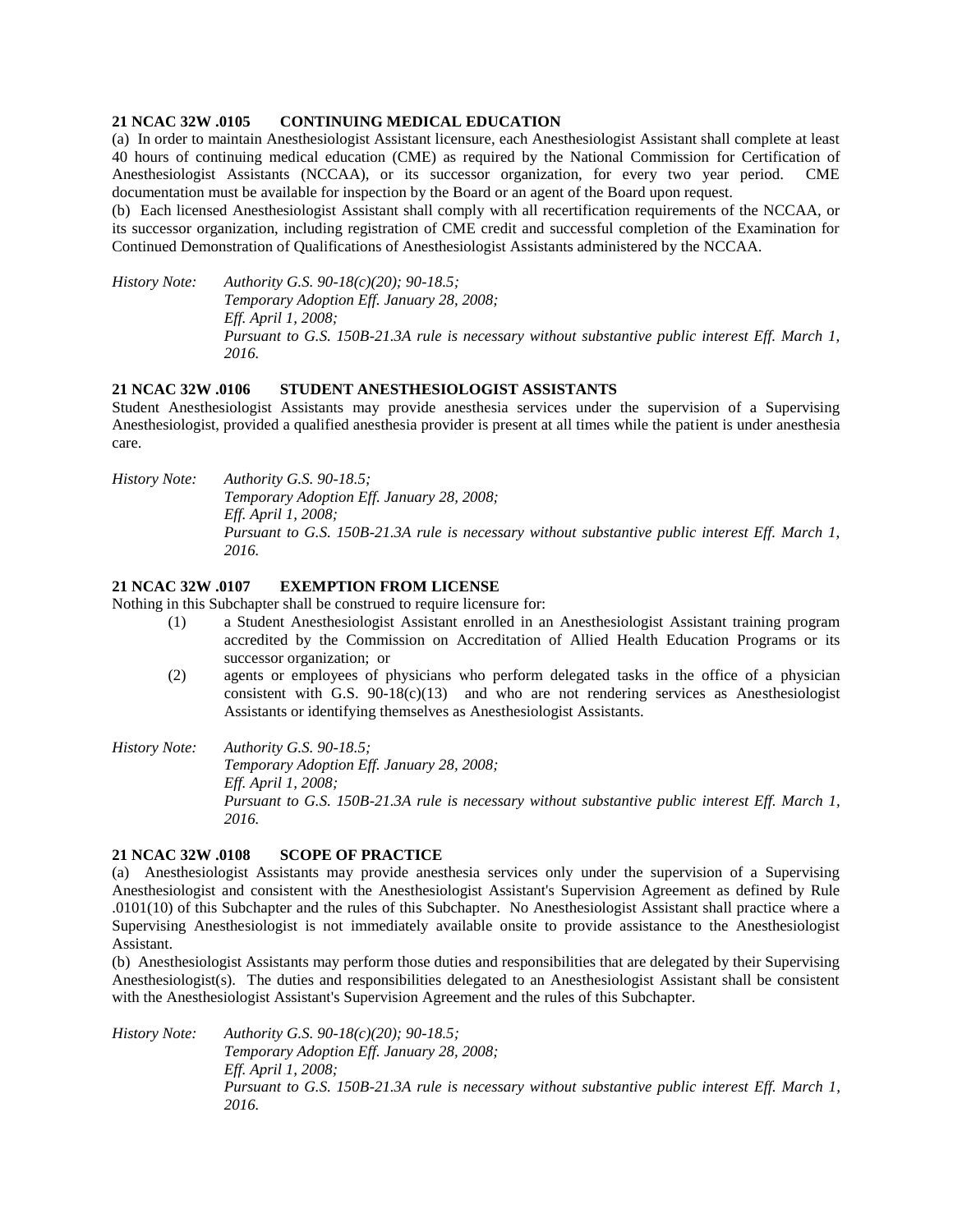#### **21 NCAC 32W .0109 SUPERVISION OF ANESTHESIOLOGIST ASSISTANTS**

(a) The Primary Supervising Anesthesiologist shall ensure that the Anesthesiologist Assistant's scope of practice is identified; that delegation of anesthesia services is appropriate to the level of competence of the Anesthesiologist Assistant; that the relationship of, and access to, each Supervising Anesthesiologist is defined; and that a process for evaluation of the Anesthesiologist Assistant's performance is established.

(b) The Supervision Agreement defined in Rule .0101(10) of this Subchapter must be signed by the Primary Supervising Anesthesiologist(s) and Anesthesiologist Assistant and shall be made available upon request by the Board or its agents. A list of all Supervising Anesthesiologists, signed and dated by each Supervising Anesthesiologist, the Primary Supervising Anesthesiologist, and the Anesthesiologist Assistant, must be retained as part of the Supervision Agreement and shall be made available upon request by the Board or its representatives.

(c) A Supervising Anesthesiologist, who need not be the Primary Supervising Anesthesiologist, shall supervise the Anesthesiologist Assistant and ensure that all anesthesia services delegated to the Anesthesiologist Assistant are consistent with the Anesthesiologist Assistant's Supervision Agreement.

(d) A Supervising Anesthesiologist may supervise up to four Anesthesiologist Assistants at one time.

(e) Entries by an Anesthesiologist Assistant into patient charts of inpatients (hospital, long term care institutions) must comply with the rules and regulations of the institution.

*History Note: Authority G.S. 90-18(c)(20); 90-18.5; Temporary Adoption Eff. January 28, 2008; Eff. April 1, 2008; Amended Eff. April 1, 2010; Pursuant to G.S. 150B-21.3A rule is necessary without substantive public interest Eff. March 1, 2016.*

# **21 NCAC 32W .0110 LIMITATIONS ON PRACTICE**

An Anesthesiologist Assistant shall not:

- (1) perform a task which has not been listed and delegated in the Supervision Agreement;
	- (2) prescribe drugs, medications, or devices of any kind; however, this Rule does not preclude the Anesthesiologist Assistant from implementing or administering a treatment or pharmaceutical regimen prescribed by the Supervising Anesthesiologist.
- *History Note: Authority G.S. 90-18.5; Temporary Adoption Eff. January 28, 2008; Eff. April 1, 2008; Pursuant to G.S. 150B-21.3A rule is necessary without substantive public interest Eff. March 1, 2016.*

#### **21 NCAC 32W .0111 TITLE AND PRACTICE PROTECTION**

Any person who is licensed to provide anesthesia services as an Anesthesiologist Assistant under this Subchapter may use the title "Anesthesiologist Assistant," "AA," "Anesthesiologist Assistant–Certified," or "AA-C." An Anesthesiologist Assistant who is doctorally prepared shall not use the title "Doctor," or the appellation "Dr.," on a name badge or other form of identification when practicing in a clinical setting.

*History Note: Authority G.S. 90-18(c)(20); 90-18.5; 90-640; Temporary Adoption Eff. January 28, 2008; Eff. April 1, 2008; Pursuant to G.S. 150B-21.3A rule is necessary without substantive public interest Eff. March 1, 2016.*

# **21 NCAC 32W .0112 IDENTIFICATION REQUIREMENTS**

An Anesthesiologist Assistant licensed under this Subchapter shall keep proof of current licensure and registration available for inspection at the primary place of practice and shall, when engaged in professional activities, wear a name tag identifying the licensee as an "Anesthesiologist Assistant," which may be abbreviated as "AA," or as a "Certified Anesthesiologist Assistant," which may be abbreviated as "CAA."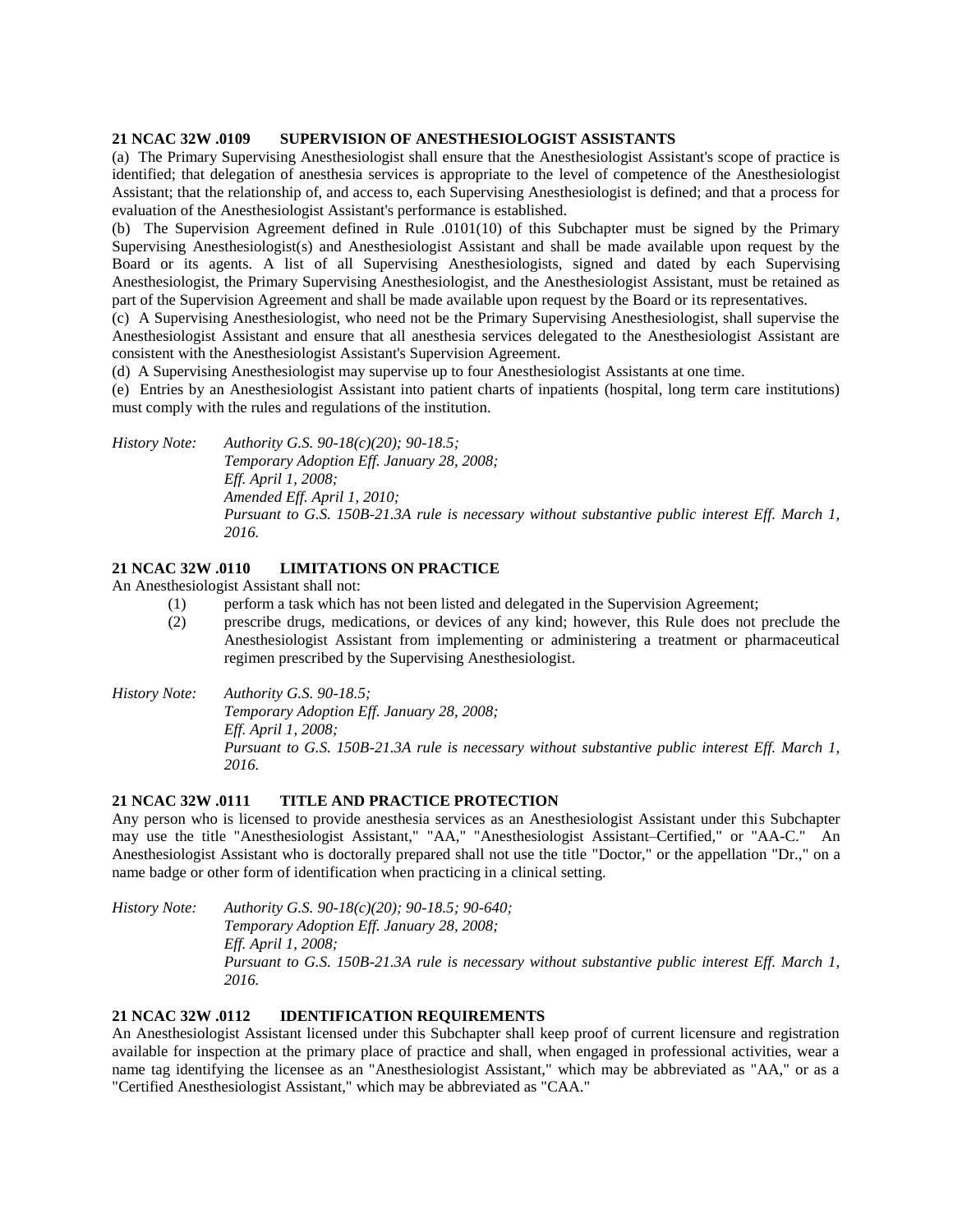*History Note: Authority G.S. 90-18.5; 90-640; Temporary Adoption Eff. January 28, 2008; Eff. April 1, 2008; Pursuant to G.S. 150B-21.3A rule is necessary without substantive public interest Eff. March 1, 2016; Amended Eff. March 1, 2019.*

## **21 NCAC 32W .0113 FEES**

The Board requires the following fees:

- (1) Anesthesiologist Assistant License Application Fee—one hundred fifty dollars (\$150.00).
- (2) Annual Renewal Fee—one hundred fifty dollars (\$150.00), except that an Anesthesiologist Assistant who registers not later than 30 days after his or her birthday shall pay an annual registration fee of one hundred twenty-five dollars (\$125.00).

*History Note: Authority G.S. 90-13.1(f); 90-18.5; Temporary Adoption Eff. January 28, 2008; Eff. April 1, 2008; Pursuant to G.S. 150B-21.3A rule is necessary without substantive public interest Eff. March 1, 2016.*

## **21 NCAC 32W .0114 VIOLATIONS**

The Board pursuant to G.S. 90-14 may place on probation with or without conditions, impose limitations and conditions on, publicly reprimand, assess monetary redress, issue public letters of concern, mandate free medical services, require satisfactory completion of treatment programs or remedial or educational training, fine, deny, annul, suspend, or revoke the license, or other authority to function as a anesthesiologist assistant in this State. The following acts constitute violations:

- (1) Failure to function in accordance with the rules of this Subchapter or with any provision of G.S. 90-14;
- (2) Representing oneself as a physician; or
- (3) Allowing one's certification with the National Commission for Certification of Anesthesiologist Assistants (NCCAA) or its successor organization to lapse at any time.

*History Note: Authority G.S. 90-18.5; Temporary Adoption Eff. January 28, 2008; Eff. April 1, 2008; Pursuant to G.S. 150B-21.3A rule is necessary without substantive public interest Eff. March 1, 2016.*

#### **21 NCAC 32W .0115 PRACTICE DURING A DISASTER**

An Anesthesiologist Assistant licensed in this State or in any other state may practice as an Anesthesiologist Assistant under the supervision of an Anesthesiologist licensed to practice medicine in North Carolina during a disaster within a county in which a state of disaster has been declared or counties contiguous to a county in which a state of disaster has been declared (in accordance with G.S. 166A-6). A team of Anesthesiologist(s) and Anesthesiologist Assistant(s) practicing pursuant to this Rule shall not be required to maintain on-site documentation describing supervisory arrangements as otherwise required in Rules .0109 of this Subchapter. The Board may waive other regulatory requirements regarding licensure and practice to facilitate an Anesthesiologist Assistant practicing during a disaster consistent with G.S. 90-12.2.

*History Note: Authority G.S. 90-12.2; 166A-6; Temporary Adoption Eff. January 28, 2008; Eff. April 1, 2008; Pursuant to G.S. 150B-21.3A rule is necessary without substantive public interest Eff. March 1, 2016.*

## **21 NCAC 32W .0116 ANESTHESIOLOGIST ASSISTANT PRACTICE AND LIMITED LICENSE FOR DISASTERS AND EMERGENCIES**